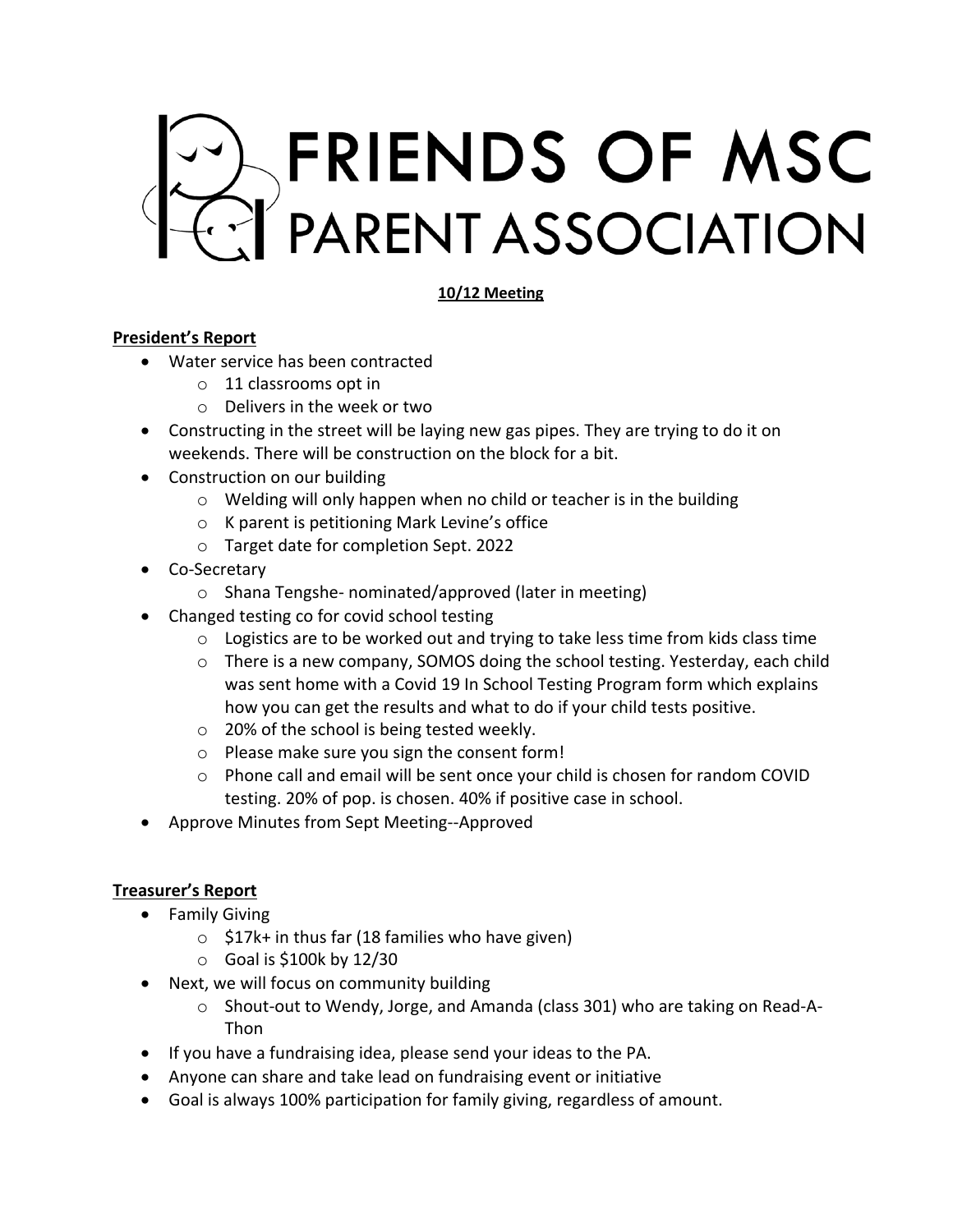• Reminder the budget is YOURS! You can decide how the budget is spent. If you have an idea, please share and we will vote on it.

# **Principal's Report**

Kerry Powers

- Arrival is continuing to be tweaked. Having the health screening upon arrive will make it faster.
- 8th graders may go out to lunch starting next week to reduce kids in cafeteria.
- We will provide 7th grade off campus lunch a bit later.
- Water is turned on in the building.
- Hand washing station in cafeteria.
	- $\circ$  We do not have a protocol for handwashing in cafeteria. Quick turnaround once students are in caf. (20 min.)
- If your child needs a device contact Tatiana. If your device is broken, please reach out.
	- o Every student should have a device that is functioning and ready to go.
- *Malaka is now offering daily office hours starting today-- 9:30am to 10:00 and 1:45-2:15*
- Hiring committee interviewed for part time social worker and candidate was offered job and has accepted. Will start this Monday.
- Assistant Principal has been posted, once the post timeline has expired the interview process will begin. Takes about 90 days from beginning to end.
- If your child is chosen for COVID testing, a notification for child to put in the backpack once they are tested.
- There have not been any classes that have closed due to Covid. You will be notified by the school should this occur. You will get a second email if your child was in close contact with a covid case.
	- $\circ$  1 positive case of covid thus far
- Fund for classroom supplies to streamline process. We are tweaking system and will share the process.

## **SLT Election**

• Linda Saffire Nominated and Elected

## **IDC**

• Elaina: first meeting last month. Claire has invited the community for chats. Thursday 9am. Exploring what is needed or interesting

## **Wellness Committee**

- Ariel: new effort from DOE parent volunteers as family wellness ambassador
- Effort to give parents more support to be better grown-up to our kids
- Training happened over the summer for parent volunteers
- Envisioning that this be a committee for connectivity for parents as a community
- Must have a workshop before Nov. 15